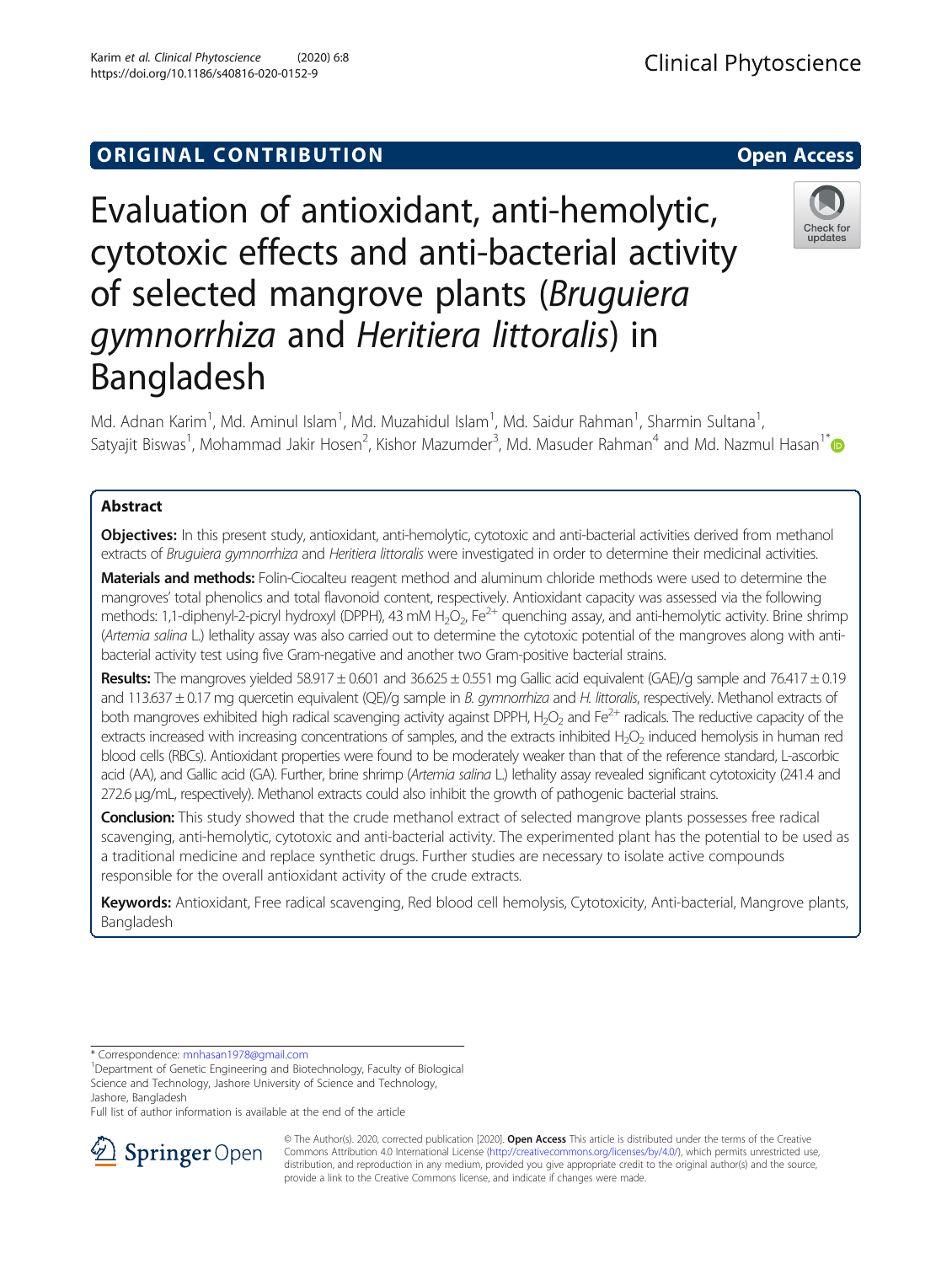## Introduction

The term mangrove usually describes the assemblage of woody trees and shrubs which mainly grow in coastal saline habitats in the world's tropical and subtropical regions. Plants are an important source of potentially useful phytochemicals for the development of new chemotherapeutic agents [[1\]](#page-10-0). Extracts and phytochemicals of several mangrove plant species are used extensively in folkloric medicine mostly to treat a number of diseases, for example microbial infections, cardiovascular diseases, and cancer. These compounds are also being currently used as pesticides (insecticides, herbicides, and fungicides) in agriculture [[2](#page-10-0)]. According to one study, about 80% of present-day drugs are either directly or indirectly obtained from medicinal plants [[3\]](#page-10-0). In most of the world's developing countries, natural plants are are deemed a precious source of natural wealth and have been incorporated in several healthcare programs. Mangrove forests are distributed among 112 countries and the global coverage of these forests is approximately 18 million hectares [[4\]](#page-10-0). Leaves of mangrove plant species are rich in phenols and flavonoids that serve as ultraviolet screening compounds. Due to their significant constitution of tannin, phenol, flavonoid and other antioxidant substances, they are commonly used as folk medicines against several diseases [\[2](#page-10-0)].

Research on plants' antioxidant properties has garnered much importance in recent years in the field of medicine as well as in the food industry. Inherited consumption of oxygen leads to the generation of a series of reactive oxygen species (ROS) during cell growth [[5](#page-10-0)]. ROS consist of super oxide anion radicals  $(O_2^-)$ , hydroxyl radicals  $(OH^*)$  and non-free radical species like hydrogen peroxide  $(H_2O_2)$  and singlet oxygen  $({}^{1}O_{2})$  [[6\]](#page-10-0). Such oxidative species initiate peroxidation of membrane lipids, leading to the accumulation of lipid peroxides and are also responsible for aging and cell membrane disintegration, membrane protein damage, DNA mutations, and various other diseases. If scavenging by cellular constituents does not occur effectively on ROS then it may lead to diseased conditions. ROS, however, also represent an important anti-microbial host defense mechanism of plants and animals against pathogens, e.g. a defense mechanism against Salmonella enterica and Staphylococcus aureus [[7](#page-10-0), [8\]](#page-10-0). Consequently, it is important to maintain a balanced state of ROS in order to maintain a host defense mechanism while using plant crude extracts for therapeutic purposes.

The most important components of medicinal plants are phenolics, tannins, flavonoids and alkaloids [[9](#page-10-0)]. Both edible and non-edible plants consist of phenolic compounds and they have been reported to create different biological outcomes. Phenols and flavonoids exhibit a preventive role in the development of cancer and cardiac diseases [\[10\]](#page-10-0). At present, the antioxidants that are widely available comprise butylated hydroxyanisole (BHA), butylated hydroxytoluene ((BHT), propyl gallate and tertbutyl hydroquinone. Of these four commercially available antioxidants, BHA and BHT have aroused suspicions of being responsible for pancreatic damage and carcinogenesis. This situation has led to the growing interest in natural antioxidants  $[11-14]$  $[11-14]$  $[11-14]$ . Despite being the main constituent of several medicinal properties, plants are also noted for their toxicity [[15\]](#page-10-0). In such cases, brine shrimp (Artemia salina L.) cytotoxicity assays have been conducted to determine the pharmacological activity and toxicity of medicinal plants [\[16\]](#page-10-0). The cytotoxicity assay based on brine shrimp lethality was considered an essential part of preliminary toxicity assessment [[17\]](#page-10-0).

Due to the saline nature of mangrove soil, mangrove plants usually grow differently, subsequently resulting in variations in their vegetation, species composition, and structure in the global, regional and local contexts [\[18,](#page-10-0) [19](#page-10-0)]. The soil of the mangrove forest acts as a reservoir of carbon that interacts with the atmosphere, storing about three times the biomass that makes up the vegetation and structure of mangroves  $[20]$  $[20]$  $[20]$ . The pH of mangrove soil significantly affects the composition of inhabitant species, primarily due to the change in availability of both essential elements such as Phosphorus (P), as well as non-essential elements [[21](#page-10-0), [22\]](#page-10-0). Analyses have detected significant correlations between the variation in soil structure with soil physico-chemical characteristics and particularly with differences in salinity levels  $[23]$  $[23]$ ; soil NO<sub>3</sub>, especially the nitrate to phosphate ratio, soil moisture content and soil temperature [[24](#page-10-0)]. Most investigations of nutrient limitations to mangrove swamps have focused on macronutrients N and P, which most likely limit the structure and productivity of mangroves [\[25\]](#page-10-0). In mangrove soils, N was considered the primary nutrient that affects species composition and forest structure, although more recent analysis found that N and P influence structure and composition in approximately equal proportions [\[26\]](#page-10-0). A more recent analysis of salt stress on Schizonepeta tenuifolia Briq, showed that salt stress results in reduced plants' dry biomass. Further, the phytochemical analysis showed that the antioxidant content, including phenolics and flavonoids, increased at low (25 mM) or moderate (50 mM) levels. However, it declined at severe (75 and 100 mM) levels of salinity [[27](#page-10-0)]. For this reason, it can be assumed that mangrove soils saline conditions wield some major effects on plants' physiology and biosynthesis.

Bruguiera gymnorrhiza (B. gymnorrhiza (L.) Lamk), also known as the large-leafed mangrove is one of the most prominent and widespread plant species in the Pacific region. It,mostly grows in the intertidal regions ranging from Southeast Asian coastlines to Japan's Ryukyu Island [\[28\]](#page-10-0). *Heritiera littoralis* (locally known as "Sundari" in Bangladesh) is another mangrove plants species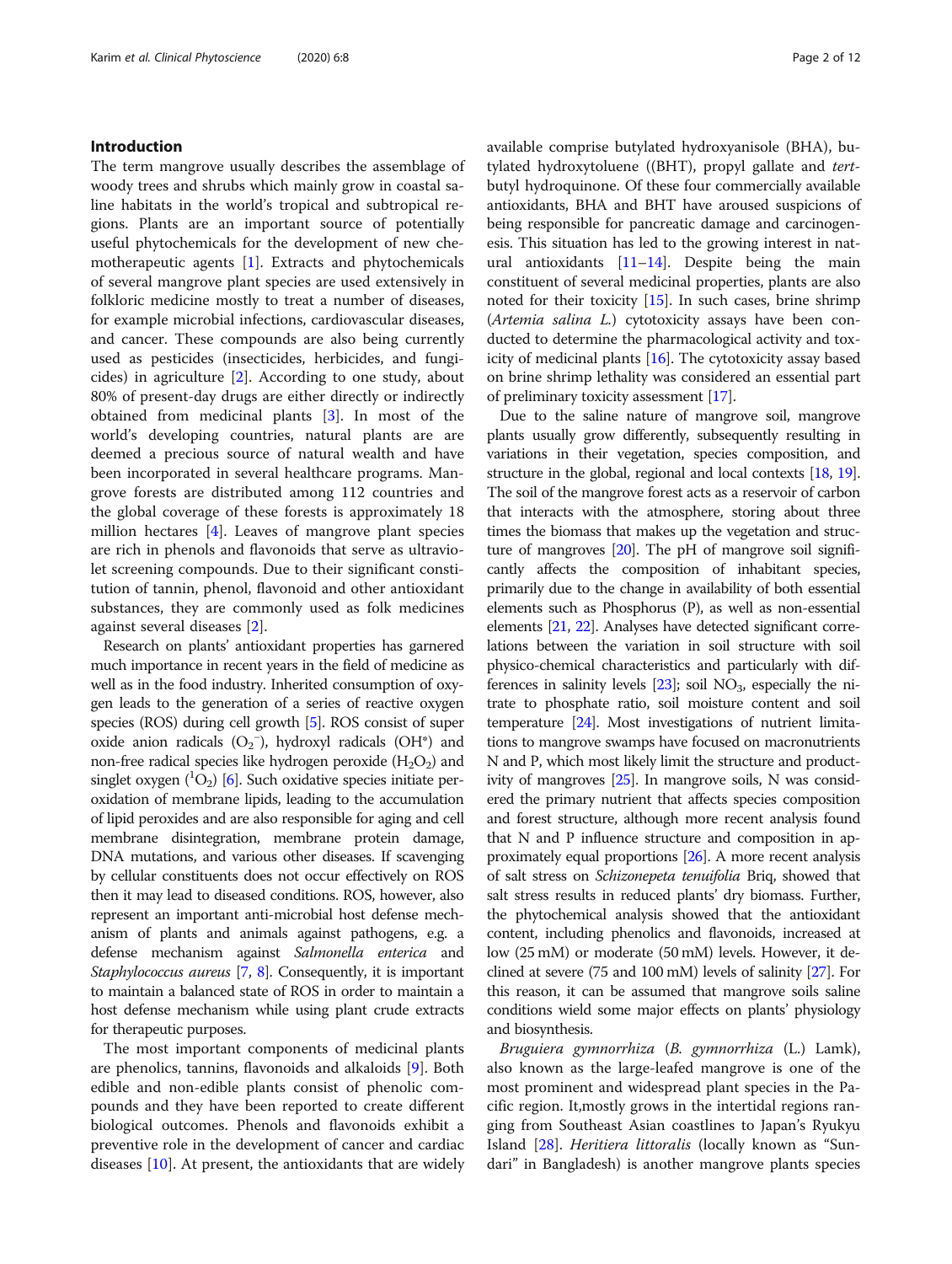with an appreciable economic value. Leaves, stems, and seeds of H. littoralis are widely used in the treatment of diarrhea, dysentery, stomach aches and traditionally for controlling mosquitoes [\[2,](#page-10-0) [29](#page-10-0)–[31\]](#page-10-0). In Bangladesh, this plant species is highly abundant in the southern region of Sundarbans, the largest mangrove forest of Southeast Asia. It is a mangrove area in the delta formed by the confluence of the Ganges, Brahmaputra and Meghna Rivers in the Bay of Bengal. Its geographical location is Longitude: 22.4281° N, Latitude: 89.5888° E. Several studies have suggested the medicinal uses of B. gymnorrhiza. The fruits have been used for the treatment of diarrhea, shingles and eye diseases [[29](#page-10-0), [32,](#page-10-0) [33\]](#page-10-0). The bark has also been used as an astringent treatment of diarrhea and malaria [\[32,](#page-10-0) [33](#page-10-0)]. The roots and leaves have been used to treat burn [[33](#page-10-0)]. The largest amount of crude extract has been produced from B. gymnorrhiza fruits by extraction with methanol, which was 7.85%. This crude extract also resulted in significant antioxidant activity [\[34\]](#page-10-0). H. littoralis, on the other hand, has resulted in significant biochemical compounds of flavonoid and terpenoid family as well as cinnamoylglycoflavonoid, antimycobacterial and antioxidant properties [[30](#page-10-0), [35](#page-10-0)–[39\]](#page-10-0). Despite the fact that antimicrobial, antioxidant, anticancer, antihyperglycemic and antinociceptive effects of H. fomes have already been reported, only a few studies were carried out on H. littoralis [[40](#page-10-0)–[44](#page-11-0)].

The present study was done using methanol extracts of Bangladeshi endogenous B. gymnorrhiza and H. littoralis leaves to evaluate the antioxidant potential, bioactive compounds as free radical scavengers, antimicrobial and cytotoxic effects of the crude extract. It commenced with the collection and processing of samples, extraction, and biochemical assay. Reported here in great detail are the bioactive, antioxidative constituents as well as antioxidant, antimicrobial and cytotoxicity of crude extracts of two largeleafed mangrove species (B. gymnorrhiza and H. littoralis).

## Materials and methods

#### Plant material collection and preparation

Fresh leaves of H. littoralis and B. gymnorrhiza were collected on 20th July 2018 from Sundarbans, Bangladesh (geographical location is Longitude: 22.4281° N, Latitude: 89.5888° E). The plants were botanically identified and confirmed by the Bangladesh National Herbarium. First, the leaves were dried in the shade for 10 days at room temperature. Then the air-dried leaves of both plants were cut into small pieces and turned into crude powder using a mechanical chopper. The crude powder was stored in appropriate containers and kept in the cold and dark to prevent fungal contamination.

### Extract preparation

For the preparation of methanol extracts, about 300 g of air-dried powder of both plants were put into a flat bottomed glass jars and soaked in 1000 mL methanol (95%). They were then sealed and kept for 72 h in a dark room and subjected to occasional shaking and stirring. The mixtures were filtered coarsely using Whatman filter paper. Followed by the organic filtrates obtained being evaporated utilizing a water bath at 98 °C with an electric fan until they were completely dried. The crude extracts of both H. littoralis and B. gymnorrhiza weighed about 3.9 g and 6.8 g, respectively.

#### Total phenolic content assay

Polyphenols in the plant extracts react with redox reagents to form blue complex chromogens that can be detected by visible-light spectrophotometry [[45](#page-11-0)]. In our study, we followed a previous method with a slight modification to determine the total phenolic content of crude extracts [[46](#page-11-0)]. Gallic acid solution was diluted to five different concentrations (31.25– 500 μg/mL). The extract solution was prepared at a concentration of 500 μg/mL. Extract solutions were later added with 5 mL of 10% Folin-Ciocalteu reagent (Scharlab S.L., Spain) followed by 4 mL of 7% sodium carbonate (Emplura, Merk, India). Absorbance was measured at 750 nm wavelength after 20 min of incubation. The standard calibration curve of Gallic acid was plotted.

Total Phenolic Content TPC; A  $= (C*V)/M$  (mg/gm)

Here, A is the phenolic assay, C is the Gallic acid equivalent concentration, V is the volume of the extract solution used and M is the weight of the extract used.

## Total flavonoid content assay

Total flavonoid content assay for both plants was carried out with modifications based on previous methods [\[47,](#page-11-0) [48\]](#page-11-0). Quercetin was used as a standard by dissolving in  $D_2O$  and diluted to different concentrations (31.25–1000 μg/mL). Similarly, 1 mg/mL crude extract solutions were prepared. In each test tube, 0.5 mL of standard solutions were poured and made up to 1 mL by adding  $D_2O$ . Later the diluted solutions were mixed with 4 mL of distilled water, 0.3 mL of 5%  $\text{NaNO}_2$  and further added with 0.3 mL of 10%  $AlCl<sub>3</sub>$  after an incubation time lasting approximately 5 min. Then, 2 mL of 1 mol/L NaOH solution were added followed by added distilled water to bring the final volume to 10 mL. This mixture was incubated at room temperature for 15 min, and absorbance was measured at 510 nm. The total flavonoid content was calculated from a calibration curve, and the results were expressed as mg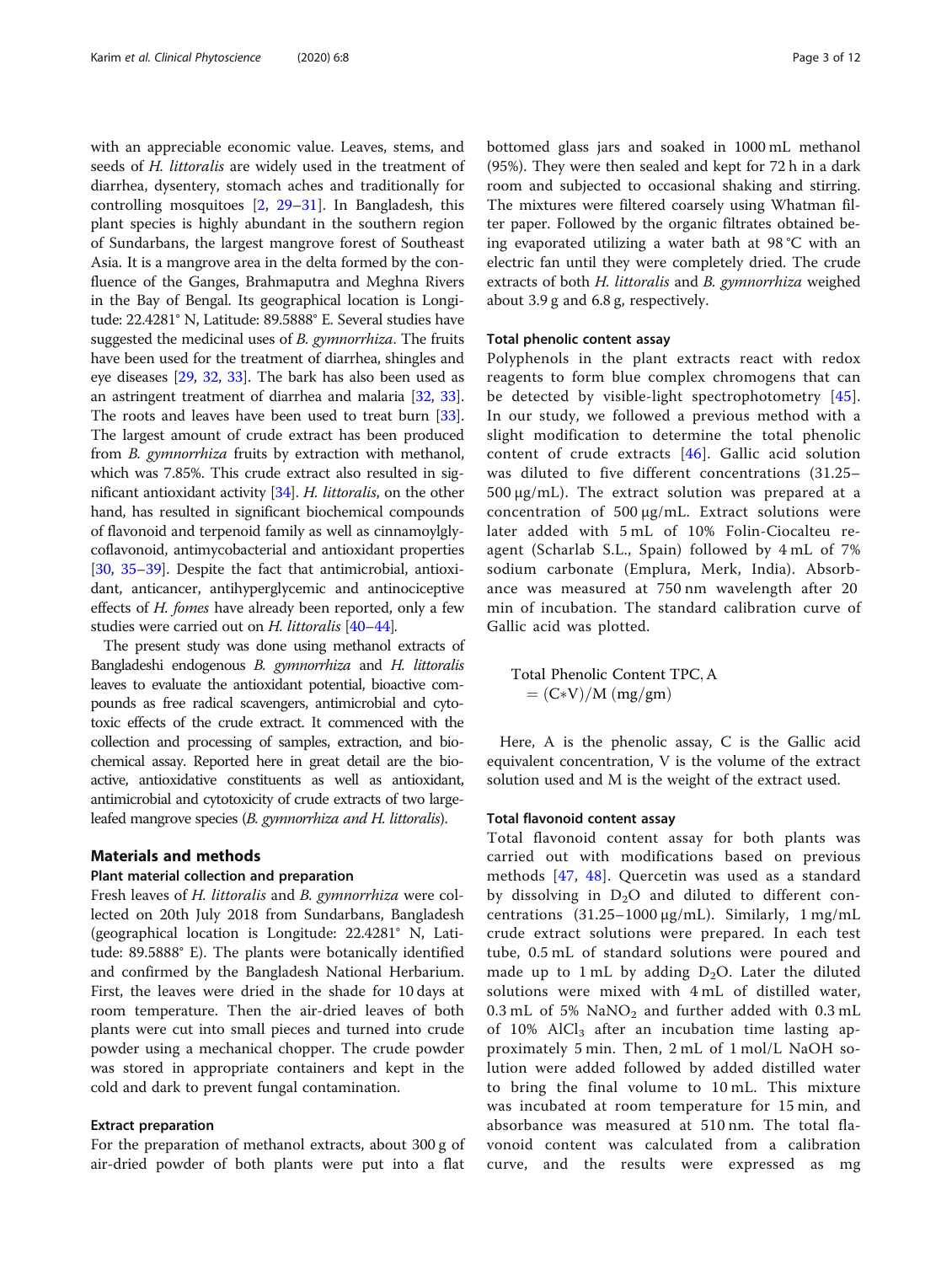quercetin equivalent (QE)/g of extract. The standard calibration curve of quercetin was plotted.

Total Phenolic Content TPC; A  $=(C*V)/M$  (mg/gm)

Here, A is the flavonoid assay, C is the quercetin acid equivalent concentration, V is the volume of the extract solution used and M is the weight of the extract used.

#### DPPH radical scavenging assay

The DPPH scavenging activity of both plant extracts was measured according to previous methods with a few modifications [[49\]](#page-11-0). Sample extract and L-ascorbic acid (standard) were weighed and dissolved in 95% methanol to make a homogenous stock solution with the highest concentration i.e. 100 μg/mL, with the help of vortex. Then aliquots of 5 concentrations (3.12, 6.25, 12.5, 25, 50 and 100 μg/mL) were created through a serial dilution technique both for plant extract and L-ascorbic acid (Research lab, India), which served as a positive control. DPPH (Sigma-Aldrich, Germany) was also weighed and dissolved in 95% methanol to make 0.2 mM solution. 2 mL of 0.2 mM DPPH solution was placed by micropipette into each test tube containing 2 mL of sample solution. The final volume of the solution was 4 mL. Then the test tube was retained in a dark environment for 30 min to complete the reaction. A blank test tube was also filled with DPPH with an equal volume of 95% methanol. The absorbance of each test tube was determined by UV spectrophotometer at 517 nm.

Percentage of inhibition was calculated as-.

%inhibition = { $(Ao-As)/Ao$ }\*100

Here, Ao is the absorbance of positive control and As is the absorbance of the sample.

The  $IC_{50}$  value is the concentration of the sample required to scavenge 50% of DPPH free radical and we calculated this from the plot of % inhibition against the log concentration of sample extract.

#### Peroxide radical scavenging assay

In this study, we used a prior method [[50](#page-11-0)] with some modifications for our experiments. A solution of 43 mM  $H_2O_2$  was prepared in 0.1 M phosphate buffer (pH 7.4). Both extract and standard solution were prepared at four different concentrations (7.8125, 15.625, 31.25 and 62.5 μg/mL). Sample solutions were dissolved in 3.4 mL of phosphate buffer and 0.6 mL of  $H<sub>2</sub>O<sub>2</sub>$  solution (43 mM) was added. Absorbance was measured at 230 nm by UV spectrophotometer. A blank was prepared using a sodium phosphate buffer without  $H_2O_2$ . The percentage of  $H_2O_2$  scavenging was calculated using the following equation:

 $\%$ inhibition = {(Ao-As)/Ao}\*100

Here, Ao is the absorbance of positive control and As is the absorbance of the sample.

The  $IC_{50}$  value is the concentration of the sample required to scavenge 50% of  $H_2O_2$  free radicals and we calculated this from the plot of % inhibition against the log concentration of sample extract.

## Ferric reducing antioxidant potential (FRAP) assay

Ferric reducing activity of both plant extracts was mea-sured according to a previously documented method [[51](#page-11-0)]. Crude extracts (100–500 μg) were added to 300 μl of distilled water followed by 3 mL of FRAP reagent. The FRAP reagent was prepared by adding 300 mmol/L acetate buffer (pH 3.6), 10 mmol/L 2,4,6-Tri(2-pyridyl)-s-triazine (TPTZ) in 40 mmol/L HCl and 20 mmol/L  $FeCl<sub>3</sub>$ .6H<sub>2</sub>O at a ratio of 10:1:1. The absorbance was read at 593 nm after 4 min incubation at ambient temperature against a blank of distilled water. Results were expressed in mmol Fe (II)/ g of a sample using FeSO<sub>4</sub>.7H<sub>2</sub>O standard curve.

#### Anti-hemolytic activity assay

The anti-hemolytic potential of both extracts was determined by the spectrophotometric procedure as described previously with few modifications [\[52](#page-11-0)]. Ten milliliters of blood from a healthy person was collected in EDTA vials (10%) and centrifuged for 10 min at 3000 rpm. The supernatant was removed and the pellet was washed thrice with 0.2 M PBS (pH 7.4) and centrifuged for 10 min at 300 rpm before re-suspending in saline solution (0.9% NaCl). 0.4 mL of extracts (125–1000 μg/mL in PBS) were dispensed to 0.4 mL of erythrocyte suspension and incubated at 37 °C for 5 min. Later, 0.2 mL of  $H_2O_2$ (0.82 M, PBS) solution was added to the reaction mixture for inducing the membrane lipids' oxidative degeneration. The samples were again incubated at a temperature of 37 °C at 120 rpm for 3 h. After incubation, the samples were subsequently centrifuged at 3000 rpm for 10 min and the absorbance of the supernatant was noted at 540 nm. Relative hemolysis was assessed in comparison with the hemolysis in  $H_2O_2$  treated negative control. In this experiment, L-ascorbic acid was used as the standard  $(31.5-1000 \mu g/mL)$  and the blank solution was prepared by adding  $0.2 M$  PBS and  $0.82 M$  H<sub>2</sub>O<sub>2</sub>. Approval for this experiment was obtained from the Ethical Research Committee, Jashore University of Science and Technology, Jashore, Bangladesh.

## Antibacterial activity assay

The antibacterial activity of each plant extract was evaluated using seven bacterial strains, of whichfive strains were Gram-negative (Escherichia coli, Escherichia coli O157: H7, Salmonella enterica subsp. enterica; serotype: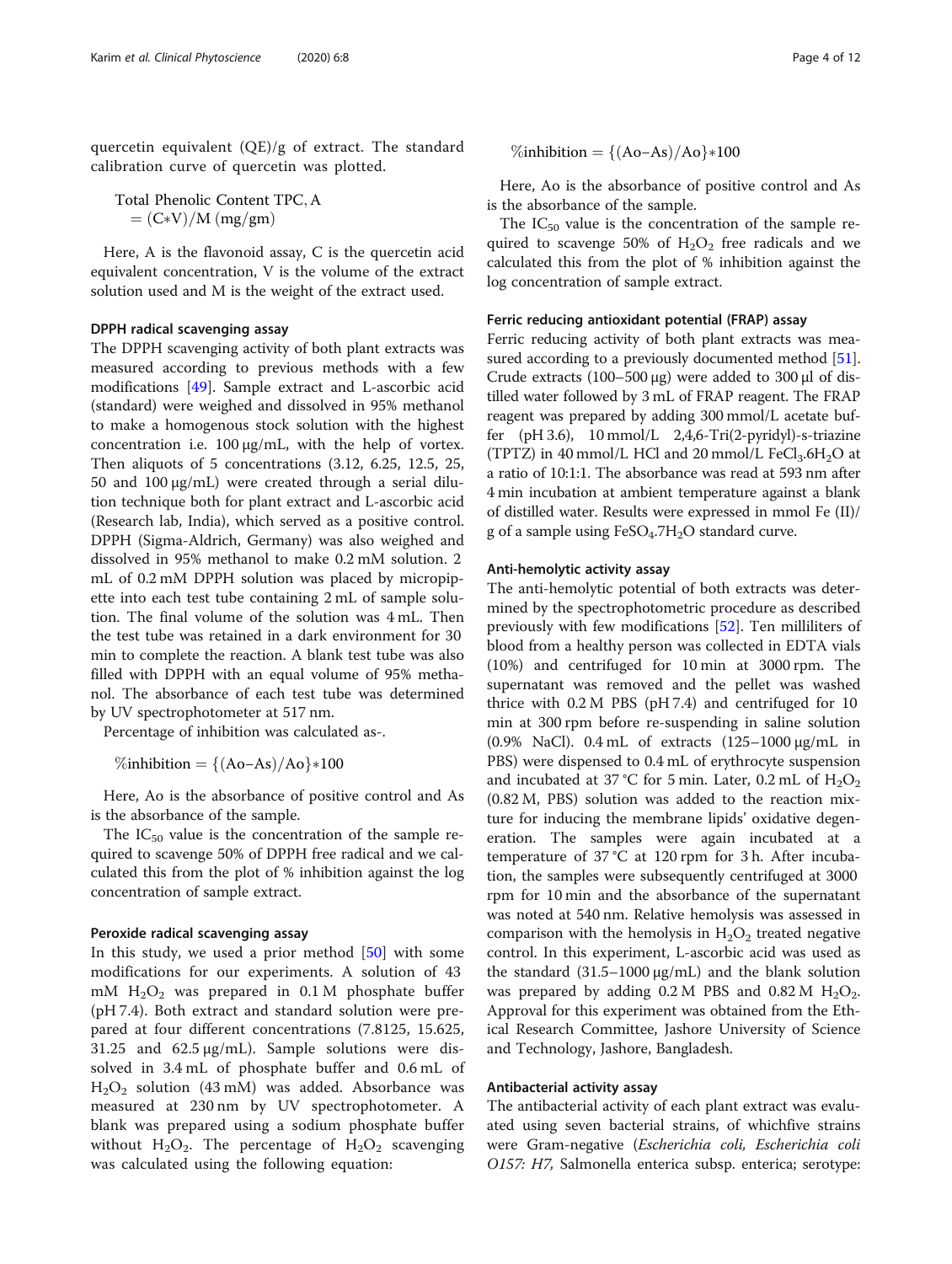Typhi", [query: all this is worded correctly?] Enterobacter cloacae and Salmonella enterica) and the other two were Gram-positive (Streptomyces aureus, Listeria monocytogenes). All these strains were collected from the Microbiology Department laboratory, Jashore University of Science and Technology. The inoculums were prepared using a nutrient broth medium, and Mueller Hinton (MH) was used to grow the bacteria. Bacterial strains were gently swabbed over MH agar media by pouring 100 μl of LB broth culture. Four holes were made in each petri dish by using the Bohrer method. And then four different doses of plant extract solution (50, 100, 200 and 400 mg/mL) were poured onto the petris dishes. After incubation lasting 24 h at 37 °C, the diameter zone of inhibition (mm) was measured against the test organisms. The antimicrobial activity of four antibiotics COL<sup>25</sup> (Colistin Sulfate-25  $\mu$ g/disc), NA<sup>30</sup> (Nalidixic acid-30 μg/disc),  $C^{30}$  (Chloramphenicol-30 μg/disc) and  $E^{15}$  (Erythromycin-15  $\mu$ g/disc) was measured against three bacteria E. coli, E. coli O157:H7 and S. aureus. Another four antibiotics  $AZM^{30}$  (Azithromycin-30 μg/disc), CAZ<sup>30</sup> (Ceftazimide-30  $\mu$ g/disc), VA<sup>30</sup> (Vancomycin-30 μg/disc) and  $AMP^{25}$  (Ampicillin-25 μg/disc) were measured against four bacteria, namely S. typhi, E. cloacae, L. monocytogenes, and S. enterica. These were also assayed as positive control.

#### Brine shrimp lethality assay

The previous method was followed to determine brine shrimp lethality assay of both plant extracts [[53\]](#page-11-0). Eggs of brine shrimp were hatched in an aquarium using 1 L of 1 M sodium chloride brine solution (pH 8.5). The eggs were incubated for 48 h under fluorescent light and after hatching the nauplii were transferred to test tubes. Ten couples were transferred to each tube. 1.5 mL NaCl solution was added to each test tube. Plant extract solutions at five different concentrations (62.5, 125, 250, 500 and 1000  $\mu$ g/mL) were used for this assay. Test tubes later had 1 mL of NaCl solution added to them. 1% DMSO served as the negative control and after 12 h of incubation a count of the dead nauplii was done.  $LC_{50}$  value is the concentration of the sample required to kill 50% of the brine shrimp population and this was calculated from the plot of % inhibition against the log concentration of sample extract. According to Meyer et al., a  $LC_{50}$  value of less than  $1 \text{ mg/mL}$  is considered toxic while a  $LC_{50}$  value greater than  $1 \text{ mg/mL}$  is deemed to be non-toxic [[54](#page-11-0)].

#### Statistical analysis

All statistical analyses were performed using Graph-Pad Prism 8.1.0 (Graph Pad Software, Inc., USA).

Variations between and within groups have been analyzed for statistical significance by standard parametric and nonparametric tests, as appropriate. Linear regression analysis was also used to calculate the  $IC_{50}$ values.  $P < 0.05$  was taken as a level of statistical significance in all tests. The results were expressed as mean ± SEM (Standard Error of Mean).

#### Results

Total phenolic content (TPC) of both plants' methanol extract was extrapolated from the calibra-tion curve (Fig. [1a](#page-5-0)). They were  $36.625 \pm 0.551$  and  $58.917 \pm 0.601$  mg Gallic acid equivalents/g dry plant material in H. littoralis and B. gymnorrhiza, re-spectively (Table [1\)](#page-5-0).

Total flavonoid contents were extrapolated from the linear equation of quercetin standard curve (Fig. [1](#page-5-0) b). TFC obtained for both methanol extracts of H. littoralis and *B. mycorrhizae* are  $114.52 \pm 0.339$  and  $77.21 \pm 0.016$ mg quercetin equivalent/g extract (Table [1](#page-5-0)).

The methanol extracts of B. gymnorrhiza and H. littoralis exhibited a concentration-dependent DPPH scavenging activ-ity (Fig. [2a](#page-6-0)) with values for  $IC_{50}$  being  $113.79 \pm 0.168$  μg/mL and  $121.23 \pm 0.321$   $\mu$ g/mL, respectively (Table [1\)](#page-5-0). The DPPH scavenging activity was less than that of L-ascorbic acid  $(IC_{50})$  $35.7 \pm 0.46$  μg/mL), which is similar to what Hwang et al. (2007) reported and the value was  $30.06 \pm 0.42$   $\mu$ g/mL [\[55\]](#page-11-0).

The ability of B. gymnorrhiza and H. littoralis to scavenge hydrogen peroxide is summarized in Table [1](#page-5-0). B. gymnorrhiza leaf extract exhibited a concentrationdependent  $H_2O_2$  scavenging activity (Fig. [2b](#page-6-0)) with  $IC_{50}$ of  $112.91 \pm 0.164 \,\mu g/mL$ . Similarly, *H. littoralis* leaves exhibited 50% inhibition at a concentration of  $140.32 \pm$ 0.301  $\mu$ g/mL. The IC<sub>50</sub> value of L-ascorbic acid was  $112.91 \pm 0.164$  μg/mL.

Ferric reducing antioxidant capacity was calculated from the linear equation obtained from the standard curve of FeSO<sub>4</sub>.7H<sub>2</sub>O (Fig. [1c](#page-5-0)). In this study, methanol extracts of B. gymnorrhiza demonstrated a greater FRAP value  $(193.97 \pm 0.508 \text{ mmol}$  equivalent of Fe (II)/gram sample) than H. littoralis  $(101.11 \pm 0.418)$ mmol equivalent of Fe (II)/gram sample) (Table [1](#page-5-0)). On the other hand, FRAP value for standard Lascorbic acid was found to be  $36.78 \pm 0.263$  mmol, which was equivalent to the Fe (II)/gram sample.

The anti-hemolytic activity of both methanol extracts was obtained from a concentration (125– 1000  $\mu$ g/mL) dependent assay. The absorbance of *B*. gymnorrhiza treated samples ranged from 0.72–1.18 which is close to the absorbance obtained from samples treated with L-ascorbic (0.71–1.41). On the other hand, *H. littoralis* showed slightly low absorbance on a concentration-dependent assay (0.61– 1.02). According to these results, *B. gymnorrhiza* and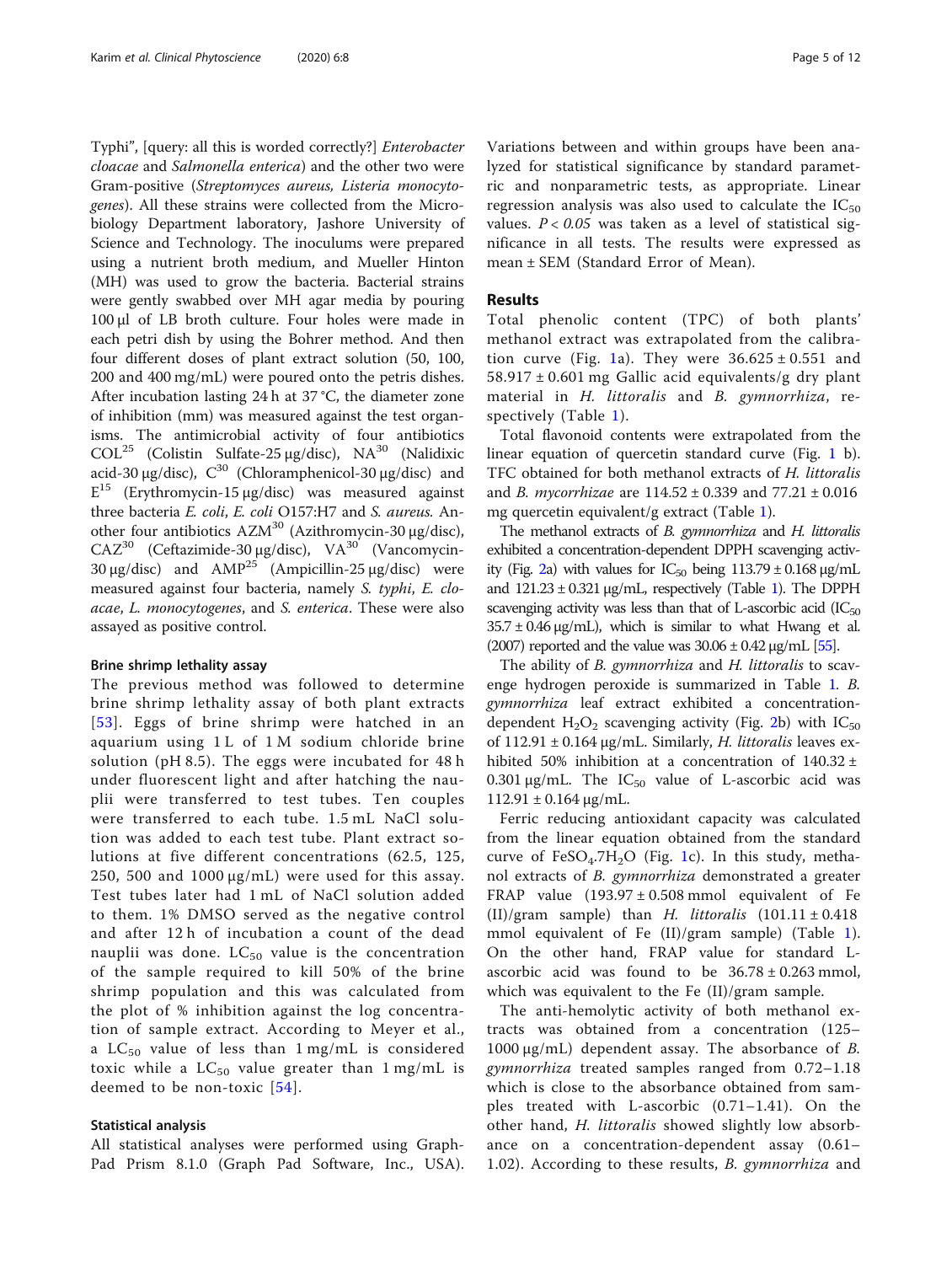<span id="page-5-0"></span>

H. littoralis were reported to have  $IC_{50}$  values of  $311.28 \pm 5.48$  and  $526.90 \pm 25.85 \,\mu$ g/mL, respectively. L-ascorbic acid indicated an  $IC_{50}$  value of 282.14 ± 6.96 μg/mL. The results are summarized in Table [2](#page-6-0).

The antibacterial properties of methanol extract of B. gymnorrhiza and H. littoralis have shown activity against both Gram-positive and Gram-negative bacteria, with MICs of 10.3–20.1 mg/mL and 6.8–17.6 mg/mL, respectively (Table [3](#page-7-0)). B. gymnorrhiza has demonstrated the most activity against E. cloacae  $(20.1 \text{ mg/mL})$  and *E. coli O157:H7*  $(18.8 \text{ mg/mL})$  (Fig. [3a](#page-7-0)), while H. littoralis was highly lethal against S. enterica (17.6 mg/mL) (Fig. [3](#page-7-0)b). The positive control

groups, on the other hand, showed growth inhibition against susceptible bacterial strains and were significant compared to the examined extracts. However, no inhibition zone was found in the negative control group.

Brine shrimp lethality assay of both plants extract was carried out in a concentration-dependent manner ranging from  $62.5-1000 \mu g/mL$  (Fig. [4](#page-8-0)). The lethality concentration (LC<sub>50</sub>) were within the 216.3–343.1  $\mu$ g/mL range  $(Log LC_{50} = 2.335 - 2.535 \mu M, R^2 = 0.9451)$  and 211.5–276.5  $\mu$ g/mL (LogLC<sub>50</sub> = 2.325–2.442  $\mu$ M, R<sup>2</sup> = 0.9789) for both H. littoralis and B. gymnorrhiza, respectively (Table [4](#page-8-0)).

Table 1 Antioxidant properties of methanol leaf extract of selected mangrove plant species

| Tested materials | Total phenolic content <sup>a</sup> | Total Flavonoid content <sup>b</sup> | DPPH scavenging capacity<br>$IC_{50}$ (µg/mL) | $H_2O_2$ scavenging capacity<br>$IC_{50}$ (µg/mL) | $FRAP$ value <sup>c</sup> |
|------------------|-------------------------------------|--------------------------------------|-----------------------------------------------|---------------------------------------------------|---------------------------|
| B. gymnorrhiza   | $58.917 \pm 0.601$                  | $77.21 \pm 0.016$                    | $113.79 \pm 0.168$                            | $112.91 \pm 0.164$                                | $193.97 \pm 0.508$        |
| H. littoralis    | $36.625 \pm 0.551$                  | $114.52 \pm 0.339$                   | $121.23 \pm 0.321$                            | $140.32 \pm 0.301$                                | $101.11 \pm 0.418$        |
| L-ascorbic acid  | $\overline{\phantom{0}}$            |                                      | $35.7 \pm 0.46$                               | $51.80 \pm 0.143$                                 | $36.78 \pm 0.263$         |

<sup>a</sup>mg galic acid equivalent (GAE)/g sample, <sup>b</sup>mg quercetin equivalent (QE)/g sample, <sup>c</sup>mmol Fe(II) equivalent/g sample. Values are mean ± SEM (n = 3), Statistical<br>significance n < 0.05 significance  $p < 0.05$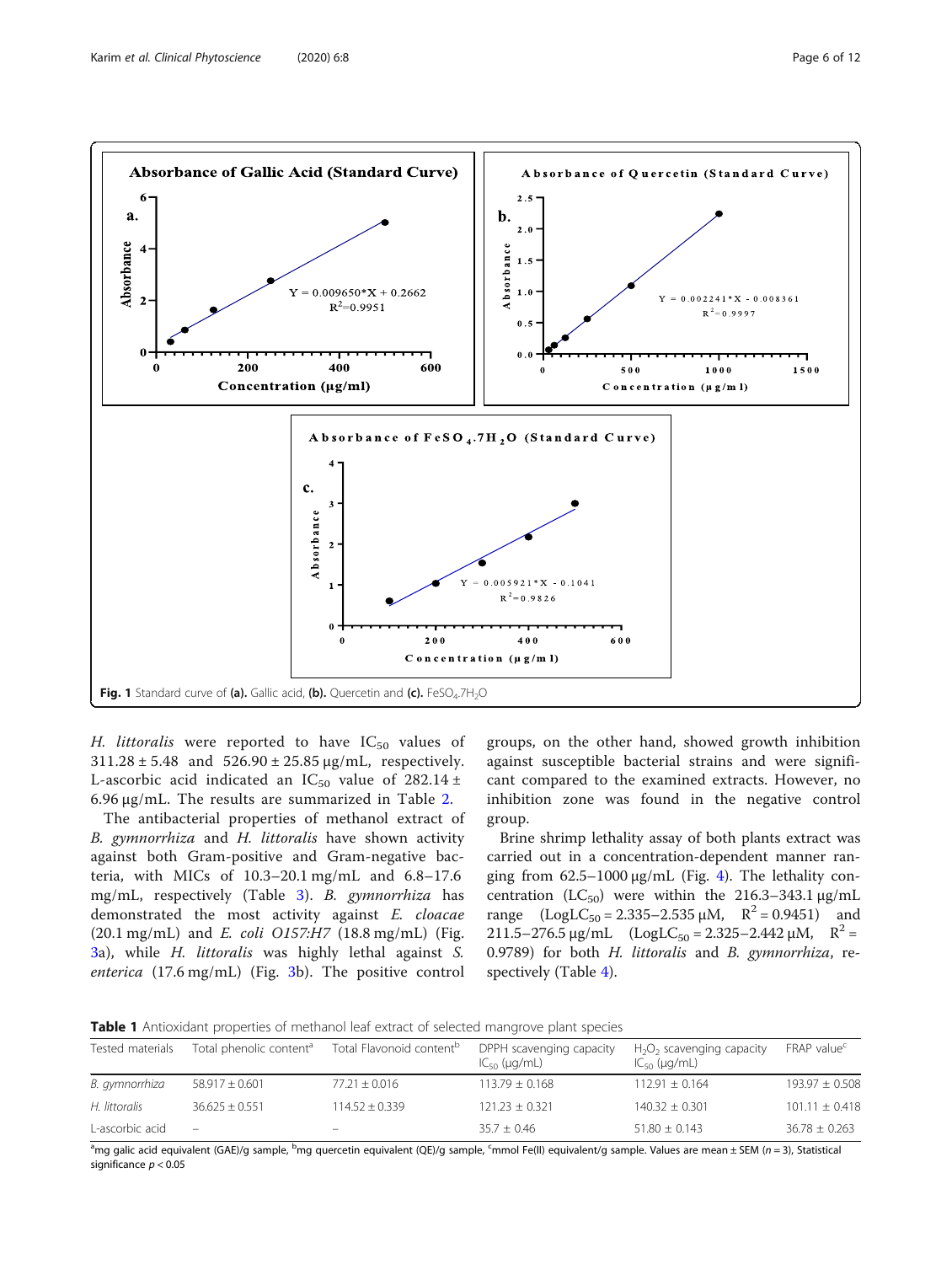<span id="page-6-0"></span>

#### **Discussion**

Plants consist of a large group of phenolic compounds, such as simple phenolics, phenolic acids, anthocyanins, hydroxycinnamic acid derivatives, and flavonoids. Because of their physiological functions such as free radical scavenging, anti-mutagenic, anticarcinogenic and anti-inflammatory effects, phenolic compounds of all classes have attracted much scientific attention [[56](#page-11-0)–[58\]](#page-11-0). According to Pietta (2000) and Soobrattee (2005), the antioxidant activity of phenol compounds largely occurs due to their redox properties which make them act as reducing agents, hydrogen donors, singlet oxygen quenchers and as well as potential metal chelators [[59,](#page-11-0) [60\]](#page-11-0). The hydroxyl group of phenolics and their derivatives mostly react with reactive oxygen and reactive nitrogen species in a termination reaction, which breaks the cycle of a generation of new radicals [[61](#page-11-0)–[65\]](#page-11-0). The interaction of the hydroxyl groups of phenolics with the π-electrons of the benzene ring gives the molecules special properties and allows them to generate free radicals where each radical is stabilized by delocalization. Formation of these relatively long-lived radicals is able to modify the radical-mediated oxidation process [\[66](#page-11-0)]. In this study, a considerably moderate level of phenolics was observed in the methanol extracts of B. gymnorrhiza and H. littoralis (Table [1](#page-5-0)).

The hydroxyl group of polyphenols is responsible for the scavenging of free radicals which also allows rapid screening of antioxidant activity. According to the results documented by Sur et al. (2016), the amount of phenolic content found in hydro-methanol extract of B. gymnorrhiza leaves was smaller than the phenolic content found in this study  $(2.34 \pm 0.039 \,\mu\text{g}$  Gallic acid equivalent/mg extract). Meanwhile the results of Nurjanah et al. (2016) reported 30.07 mg GAE/g extract in methanol extract of *B. gymnorrhiza* [[67,](#page-11-0) [68](#page-11-0)]. On the other hand, this is the first report on the antioxidant activity of H. littoralis. Chemical structures of the total phenolic compounds are determined by the level of solvent polarity [\[69](#page-11-0)]. Polar solvents are highly capable of attracting phenolic compounds and the outcome is high phenolic activity. Ethanol has a higher polarity than methanol. Results reported by Haq et al. (2011) also showed higher phenolic content in ethanol extract when compared to methanol and chloroform [\[70\]](#page-11-0).

The results of total flavonoid content (TFC) assay reported the highest presence of flavonols in H. littoralis compared to B. gymnorrhiza extract (Table [1\)](#page-5-0). Flavonoids may have an additive effect on the endogenous scavenging compounds, which are subsequently depleted due to increased production of reactive oxygen species during an injury [[71\]](#page-11-0). These compounds play an important role as plants secondary metabolites (flavones,

**Table 2** Anti-hemolytic activity of methanol leaf extracts of selected mangrove plant species

| Tested<br>materials | Positive<br>control (A) | Negative       | Optical density at 540 nm at concentration (µq/mL) | $IC_{50}$     |               |               |                                |
|---------------------|-------------------------|----------------|----------------------------------------------------|---------------|---------------|---------------|--------------------------------|
|                     |                         | control (B)    | 125                                                | 250           | 500           | 1000          | $(\mu q/mL)$                   |
| B. gymnorriza       | $1.45 \pm 0.005$        | $0.11 + 0.001$ | $0.72 \pm 0.01$                                    | $0.82 + 0.01$ | $0.94 + 0.01$ | $1.18 + 0.01$ | $311.29 + 5.48$ <sup>**</sup>  |
| H. littoralis       | $1.45 + 0.005$          | $0.11 + 0.001$ | $0.61 + 0.01$                                      | $0.72 + 0.02$ | $0.88 + 0.02$ | $1.02 + 0.01$ | $526.90 + 25.85$ <sup>**</sup> |
| L-ascorbic acid     | $1.45 + 0.005$          | $0.11 + 0.001$ | $0.71 + 0.02$                                      | $0.76 + 0.01$ | $1.08 + 0.01$ | $1.41 + 0.01$ | $282.14 + 6.96^{**}$           |

All values represent mean ± SEM (n = 4), Statistical significance ( $p < 0.005$ ) is the same for values in the same column (\*\*). A; phosphate buffer saline treatment results in 0% hemolysis, B; hydrogen peroxide replaced extract to serve as a negative control, treatment results with 100% hemolysis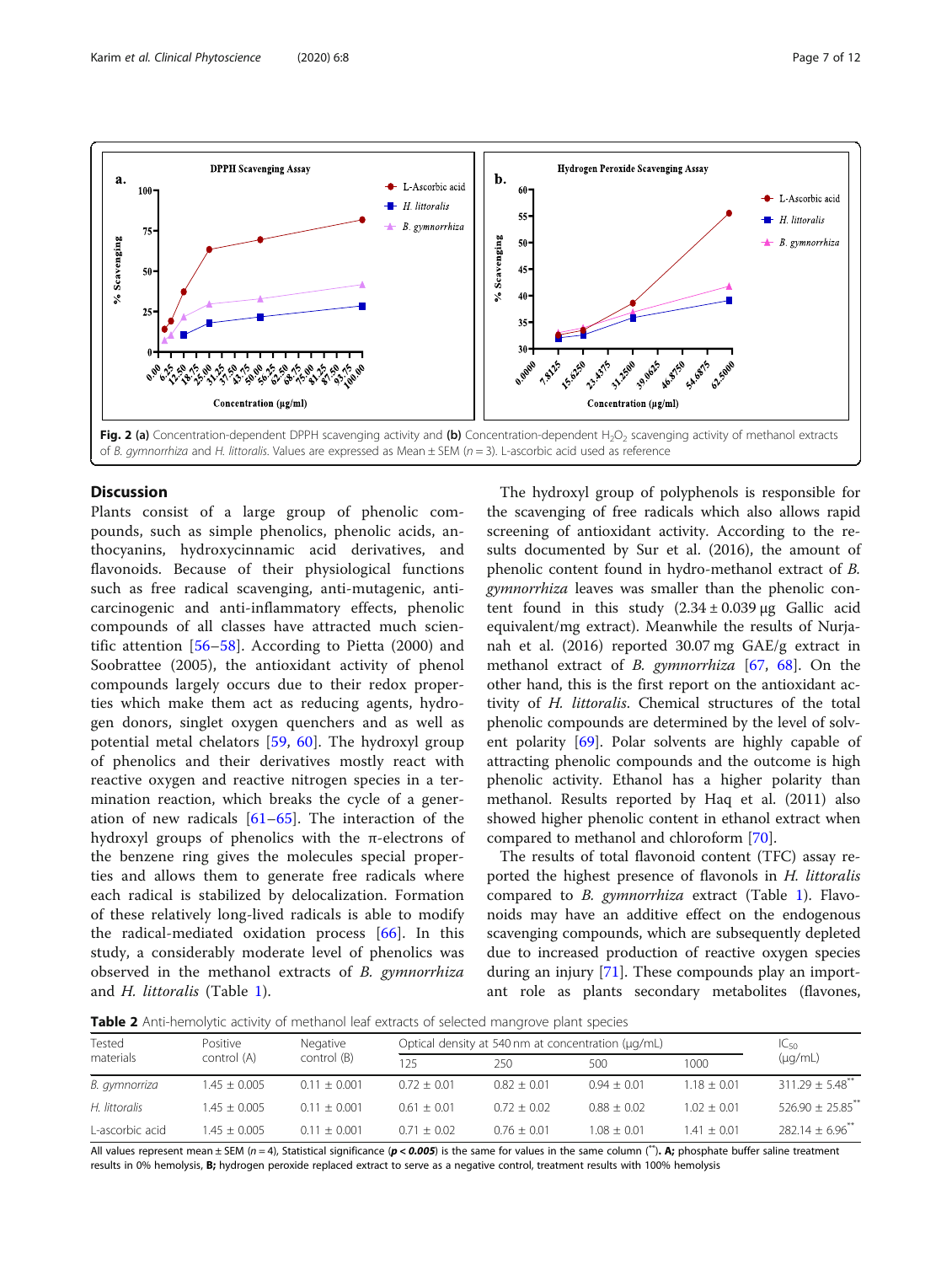<span id="page-7-0"></span>Table 3 In vitro activity of methanol extracts of B. gymnorrhiza and H. littoralis leaves against some opportunistic pathogens

| Diameter of the zone of inhibition (mm) |                          |                 |                 |                 |                          |                          |                 |                 |
|-----------------------------------------|--------------------------|-----------------|-----------------|-----------------|--------------------------|--------------------------|-----------------|-----------------|
| Tested materials                        | Concentration (mg/mL)    | EO <sub>1</sub> | EO <sub>2</sub> | EO <sub>3</sub> | EO <sub>4</sub>          | EO <sub>5</sub>          | EO <sub>6</sub> | EO <sub>7</sub> |
| B. gymnorrhiza                          | 50                       | $10.3 \pm 0.17$ | $12.3 \pm 0.33$ | $12.6 \pm 0.44$ | $12.1 \pm 0.17$          | $14.6 \pm 0.33$          | $10.6 \pm 0.33$ | $11.1 \pm 0.17$ |
|                                         | 100                      | $11.5 \pm 0.29$ | $16.8 \pm 0.44$ | $15.3 \pm 0.33$ | $13.6 \pm 0.44$          | $16.0 \pm 0.58$          | $12.1 \pm 0.33$ | $11.8 \pm 0.33$ |
|                                         | 200                      | $15.6 \pm 0.17$ | $17.5 \pm 0.29$ | $17.3 \pm 0.17$ | $15.6 \pm 0.33$          | $17.8 \pm 0.17$          | $15.6 \pm 0.33$ | $14.1 \pm 0.17$ |
|                                         | 400                      | $18.6 \pm 0.33$ | $18.8 \pm 0.17$ | $20.3 \pm 0.72$ | $18.3 \pm 0.33$          | $20.1 \pm 0.60$          | $18.1 \pm 0.44$ | $18.3 \pm 0.44$ |
| H. littoralis                           | 50                       | $8.1 \pm 0.17$  | $9.8 \pm 0.44$  | $8.1 \pm 0.17$  | $10.1 \pm 0.17$          | $6.8 \pm 0.17$           | $8.1 \pm 0.17$  | $8.5 \pm 0.29$  |
|                                         | 100                      | $10.1 \pm 0.17$ | $11.8 \pm 0.44$ | $11.8 \pm 0.44$ | $12.6 \pm 0.33$          | $8.3 \pm 0.17$           | $12.5 \pm 0.29$ | $10.3 \pm 0.17$ |
|                                         | 200                      | $10.8 \pm 0.17$ | $13.3 \pm 0.33$ | $14.6 \pm 0.33$ | $13.1 \pm 0.60$          | $10.8 \pm 0.44$          | $14.1 \pm 0.33$ | $12.8 \pm 0.44$ |
|                                         | 400                      | $14.1 \pm 0.17$ | $16.1 \pm 0.17$ | $15.3 \pm 0.33$ | $15.8 \pm 0.44$          | $14.6 \pm 0.33$          | $15.3 \pm 0.44$ | $17.6 \pm 0.44$ |
| $NA^{30}$                               |                          | $20.3 \pm 0.17$ | $23.1 \pm 0.17$ |                 | $23.6 \pm 0.17$          | $\overline{\phantom{0}}$ |                 |                 |
| $C^{30}$                                |                          | $31.0 \pm 0.50$ | $27.8 \pm 0.44$ |                 | $29.3 \pm 0.33$          | $\qquad \qquad -$        |                 |                 |
| $AZM^{30}$                              |                          |                 |                 | $16.1 \pm 0.17$ | $\overline{\phantom{a}}$ | $35.8 \pm 0.44$          | $17.0 \pm 0.58$ | $16.6 \pm 0.33$ |
| $CAZ^{30}$                              |                          |                 |                 | $17.6 \pm 0.33$ | $\overline{\phantom{a}}$ | $19.8 \pm 0.17$          | $21.1 \pm 0.60$ | $18.1 \pm 0.44$ |
| $VA^{30}$                               |                          |                 |                 |                 |                          | $16.3 \pm 0.67$          |                 |                 |
| AMP <sup>35</sup>                       |                          |                 |                 | $23.1 \pm 0.60$ | $\overline{\phantom{a}}$ | $15.3 \pm 0.17$          | $13.8 \pm 0.44$ | $21.1 \pm 0.60$ |
| Negative control (methanol)             | $\overline{\phantom{a}}$ |                 |                 |                 |                          |                          |                 |                 |

All the data are means of three replicates (n = 3) ± SEM, \*\*EO = Experimental Organism; EO<sub>1</sub> = E. coli, EO<sub>2</sub> = E. coli O157:H7, EO<sub>3</sub> = S. typhi, EO<sub>4</sub> = S. aureus, EO<sub>5</sub> = E .cloacae, EO<sub>6</sub> = L. monocytogens, EO<sub>7</sub> = S. enterica. COL<sup>25</sup> and E<sup>15</sup> showed no zone of inhibition in this experiment

flavanols, and condensed tannins). Their antioxidant activity depends on the concentration of free OH groups, especially 3-OH. Flavonoids stabilize the reactive oxygen species by reacting with the reactive compound of free radicals. The high reactivity of the hydroxyl group of the flavonoids inactivates the free radicals [\[72](#page-11-0)]. It has both in vitro and in vivo antioxidant activity characteristics [[73,](#page-11-0) [74](#page-11-0)]. Sur et al. (2016) reported  $5.20 \pm 0.115$  µg quercetin equivalent/mg hydro-methanol extract of B. gymnorrhiza which is significantly smaller than our study's finding. The smaller quantity might have resulted due to the higher concentration of free OH<sup>−</sup> radicals of hydro-methanol extract in the previous study [\[67](#page-11-0)]. There are no previous reports of the flavonoid profile of H. littoralis.

DPPH scavenging assay is one of the best-known, accurate, and frequently employed methods which we used in this analysis. As shown in Table [1,](#page-5-0) the DPPH

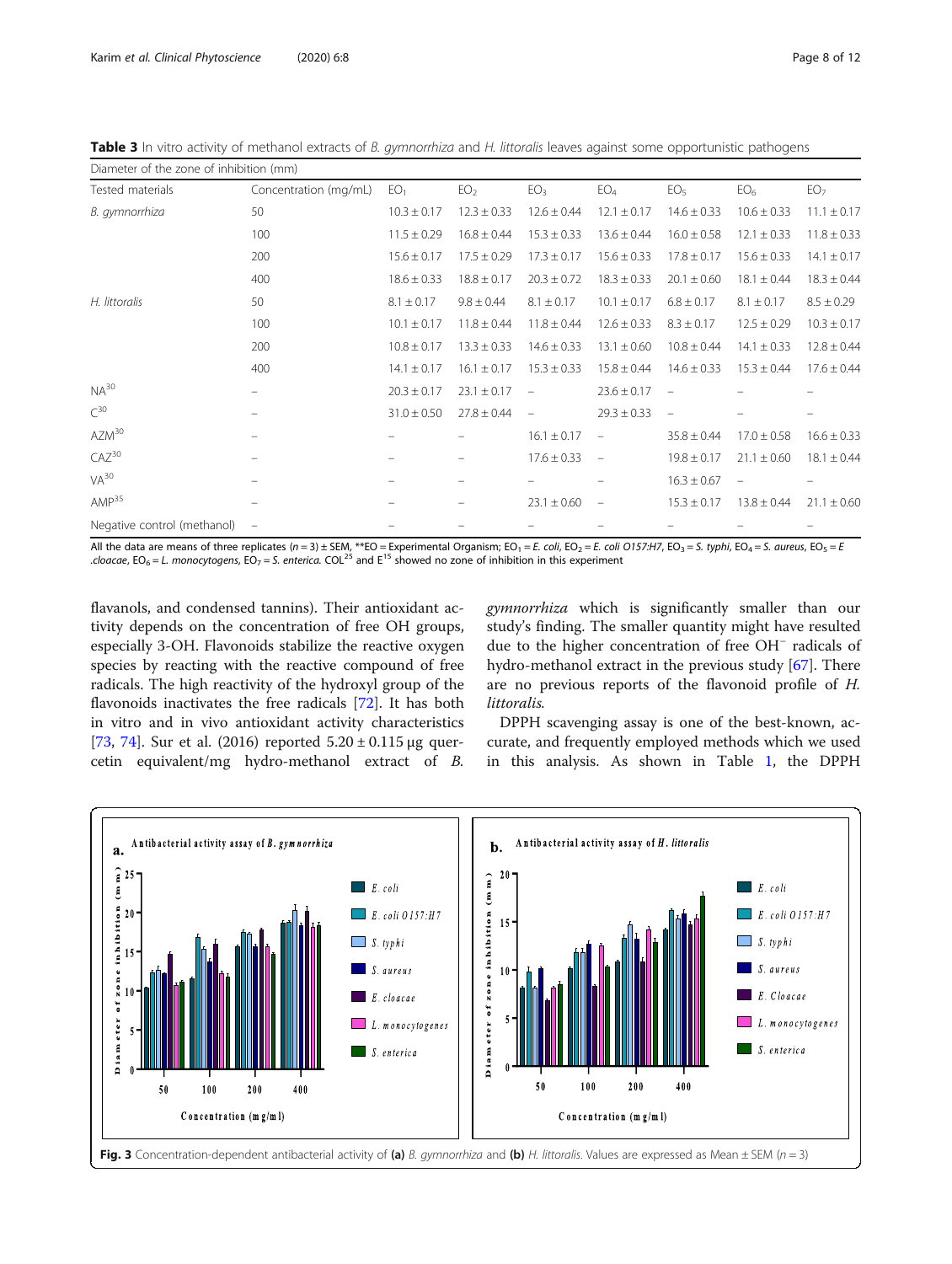125

100

75

**Brine Shrimp Lethality Assay** 

<span id="page-8-0"></span>

 $\bullet$  H. littoralis  $LogIC_{50} = 2.435$ 

 $IC_{50} = 272.6 \text{ µg/mL}$ 

quenching capacity was found to be greater in  $B$ . gymnorrhiza than H. littoralis. One study, however, reported by Haq et al. (2011) showed slightly higher DPPH scavenging activity in ethanol extract of *B. gymnorrhiza* [\[70](#page-11-0)]. The difference may be caused by the presence of nonpolar compounds (fats and oils). Similarly, another study reported 96.8% radical scavenging at 100 μg/mL of ethanol extract of H. littoralis leaves, which is approximately 3.5 times higher than the result obtained in our study [[39\]](#page-10-0). Furthermore, the results confirmed a significant correlation between total phenolic content and DPPH scavenging capacity. Sun and Ho (2005) reported a significant correlation between total phenolics and scavenging ability of buckwheat extracts on DPPH radicals [[75\]](#page-11-0). It can be inferred from the results that both of our plants have stable DPPH radical scavenging potential by antioxidants compounds present in the extracts. However, L-ascorbic acid showed the highest DPPH radicals scavenging with  $IC_{50}$  of 35.7  $\pm$  0.46 μg/mL.

Hydroxyl radical (OH˙) is the most reactive free radical which has the capacity to conjugate with nucleotides in DNA and cause strand breakage that may lead to carcinogenesis, mutagenesis, and cytotoxicity [\[76](#page-11-0)]. Of the two mangrove species, B. gymnorrhiza resulted in comparatively better  $H_2O_2$  scavenging activity than H. littoralis (Table [1](#page-5-0)). According to the results, both plants have the potential to be cytotoxic and this means generating hydroxyl radicals in cells [\[77\]](#page-11-0).  $H_2O_2$  scavenging results from the phenolic contents of the extracts which are able to donate electrons and thus form water [[78\]](#page-11-0). These results also showed a significant relationship between  $H<sub>2</sub>O<sub>2</sub>$  scavenging capacity and available total phenolic content. However, the  $IC_{50}$  value of L-ascorbic acid was significantly better than both of the plant extracts, which may suggest a methanol extracts engaged in only weak antioxidant activity compared to the standard.

The FRAP assay measures the reducing potential of an antioxidant reacting with a ferric tripyridyltriazine (Fe<sub>3</sub><sup>+</sup>-TPTZ) complex and produces a colored ferrous tripyri-dyltriazine (Fe<sub>2</sub><sup>+</sup>-TPTZ) [[51\]](#page-11-0). Ferric reducing antioxidant properties are associated with the presence of compounds that cleave the free radical chain by donating a hydrogen atom [\[79,](#page-11-0) [80](#page-11-0)]. The reducing properties are mostly linked with the presence of compounds which exert their action by breaking the free radical chain by releasing a hydrogen atom [[79](#page-11-0)]. In the present study as shown in Fig. [3](#page-7-0) b, the absorbance of  $Fe<sub>2</sub>SO<sub>4</sub>$ .7H<sub>2</sub>O standard curve clearly increased, due to the formation of the  $Fe<sup>2+</sup>$ -TPTZ complex with an increasing concentration. Highest  $Fe<sup>2+</sup>$  quenching concentration was reported in B. gymnorrhiza extract. Results of the FRAP assay of both plants were significantly higher than the FRAP value of L-ascorbic acid  $(36.78 \pm 0.263 \text{ mmol}$  equivalent of Fe (II)/gram sample). They show a strong relationship between total phenolic content and FRAP assay which is similar to the findings reported by Benzie and Szeto [[81\]](#page-11-0). The redox potential of phenolic compounds allows them to act as hydrogen donors, reducing agents and singlet oxygen quenchers [\[80\]](#page-11-0). Such redox potential has played an important role in the determination of antioxidant potential. To date, no report on FRAP assay found for any of our experimental plants has been published. Consequently, it can be inferred from the results (Table [1](#page-5-0)), that both of our plants have higher  $Fe^{2+}$  quenching potential than the available commercial standard antioxidants.

Erythrocytes are the most abundant cells in the human body with their own replicative biological and morphological characteristics. The hemoglobins and polyunsaturated fatty acids (PUFA) mainly target the erythrocytes due to their redox-active oxygen transportation feature. As a result, hemolysis of erythrocyte membrane lipids and proteins are mutilated by oxidation. Such mutilation is accompanied by a number of factors such as deficiencies in erythrocyte antioxidant coordination, radiation, high quantity of transition metals, oxidative drugs, and hemoglobinopathies, etc. [\[78](#page-11-0), [82\]](#page-11-0). Hemolysis occurs at a higher rate when erythrocytes are exposed to toxins like hydrogen peroxide  $[83]$ . In this experiment, we aimed at

Table 4 Cytotoxic activity of methanol leaf extract of selected mangrove plant species on brine shrimp nauplii

| Tested plants  | Concentration tested (µg/mL) | $LogLC_{50}$ ( $\mu$ M) | $LC_{50}$ (µg/mL) | 95% confidence interval |
|----------------|------------------------------|-------------------------|-------------------|-------------------------|
| B. gymnorrhiza | 62.5, 125, 250, 500, 1000    | 2.383                   | 241.4             | 211.5-276.5             |
| H. littoralis  | 62.5, 125, 250, 500, 1000    | 2.435                   | 272.6             | $216.3 - 343.1$         |
|                |                              |                         |                   |                         |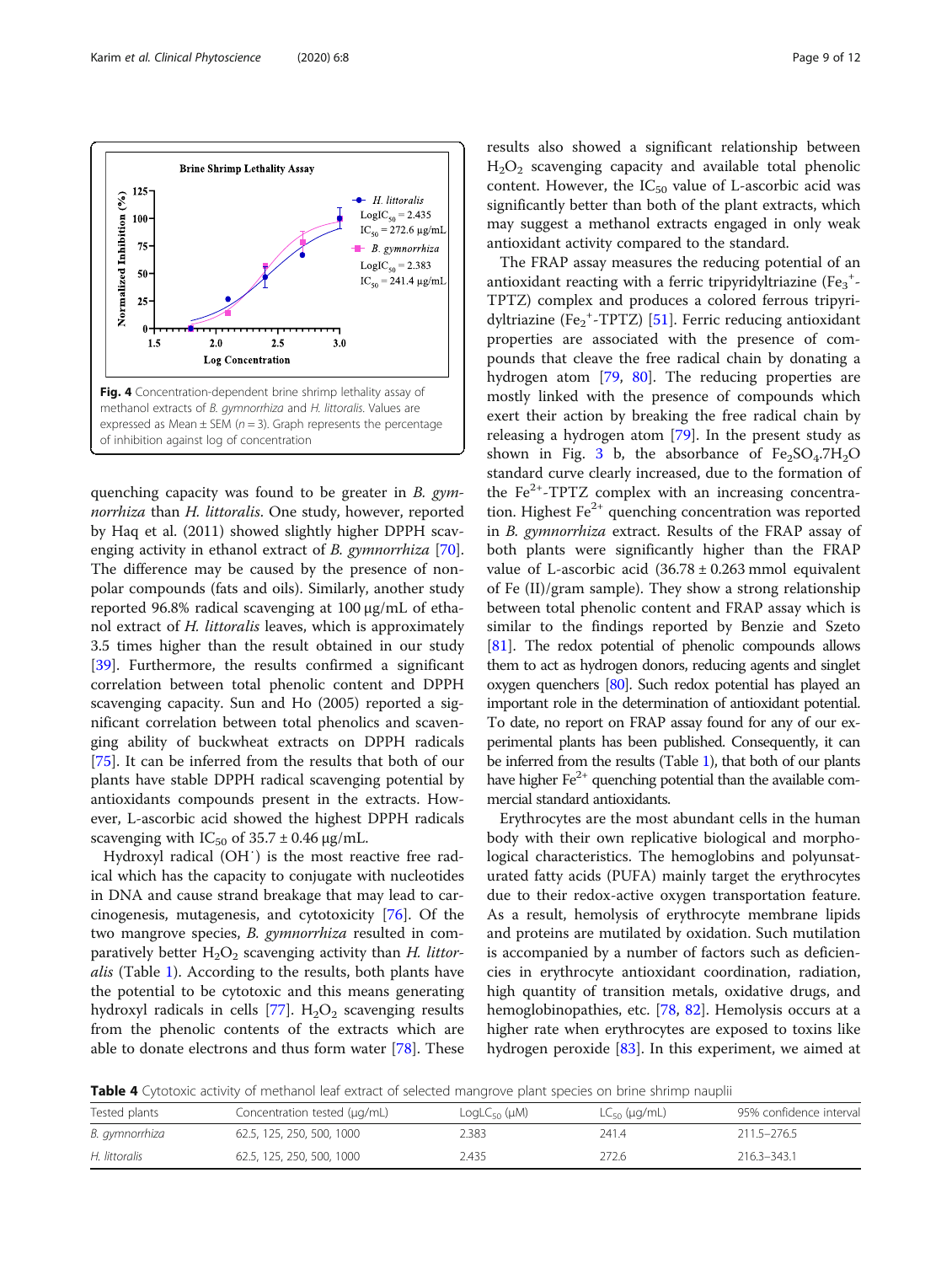determining whether B. gymnorrhiza and H. littoralis prevented oxidative damage to the erythrocyte membrane or not. According to the results, B. gymnorrhiza exhibited higher anti-hemolytic activity with an  $IC_{50}$ value of  $311.28 \pm 5.48$  µg/mL while *H. littoralis* exhibited less significant activity with an IC<sub>50</sub> value of 526.38 ± 25.85  $\mu$ g/mL (Table [2\)](#page-6-0). The IC<sub>50</sub> value of L-ascorbic acid is  $282.14 \pm 6.96 \,\mathrm{\mu g/mL}$ . In all cases, lysis of erythrocytes declined when an increase in the concentration of extracts and standards occurred. B. gymnorrhiza showed an effective hemolysis prevention activity. Furthermore, the results show a strong connection between total phenolic content and anti-hemolytic assay.

The obtained results suggest that both *B. gymnorrhiza* and H. littoralis are a potential source of broadspectrum antibacterial agents (Table [3\)](#page-7-0). A more recent study on the antibacterial activity of n-hexane extract of B. gymnorrhiza leaf showed a significant level of inhibition against a large number of opportunistic bacterial species compared to the aqueous extract  $[84]$  $[84]$ . The antibacterial activity of the methanol extracts may be attributed to their total flavonoid content (TFC), which has been reported to be involved in inhibition of nucleic acid biosynthesis and also a number of other metabolic processes of microorganisms [[85](#page-11-0)]. Flavonoids are also known to influence the permeability of both natural and synthetic membranes which might be a strong basis of the often mentioned bacteriocidal and antimycotic activity of flavonoids and propolis [\[86](#page-11-0), [87](#page-11-0)].

Flavonoids are also known for their inhibitory activity against enzymes such as ATPase, phospholipase  $A_2$ , prostaglandin cyclooxygenase and lipoxygenase [\[87](#page-11-0)]. One study has reported the ability of flavonoids and its derivatives to inhibit spore germination of plant pathogens [[88](#page-11-0)]. Ohemeng et al. (1984) screened 14 derivatives of flavonoid for their inhibitory activity against Escherichia coli DNA gyrase, and for antibacterial activity against Staphylococcus epidermidis, S. aureus, E. coli, Salmonella typhimurium and Stenotrophomonas maltophilia [\[89\]](#page-11-0). The phenolic compounds with a C3 side chain also result in antimicrobial activity by lowering the level of oxidation [[90](#page-11-0)]. The partially hydrophobic nature of polyphenols means they exhibit microbial lethality by inhibiting microbial hydrolytic enzymes (protease) or by inactivating microbial adhesins, cell envelop transport proteins and non-specific interaction with carbohydrates [\[91\]](#page-11-0). The polarity of methanol might have contributed to the activity of polyphenols thus resulting in microbial inhibition.

In the brine shrimp lethality assay, both plants showed a significant level of cytotoxicity (Table [4](#page-8-0)). The results of our experimental plants are significantly lower than the cytotoxicity of Vincristine sulfate  $(LC_{50} = 0.91 \,\mu\text{g/mL})$ reported by Ullah et al. [\[92](#page-11-0)]. According to Meyer et al., crude extracts of plants are considered toxic (active) if they have a  $LC_{50}$  value less than 1000  $\mu$ g/mL [\[54\]](#page-11-0). Brine shrimp lethality assay permits a larger number of samples and dilutions by using a smaller quantity of extracts within a shorter time than using the original test vials [[93\]](#page-11-0). Furthermore, it has been established that those crude extracts which exhibit significant cytotoxicity against A. salina larvae can be further recommended as a guide for pesticidal and anti-tumor compound detection. This is due to its simplicity, low cost and significant correlation with human solid tumor cell lines [\[84](#page-11-0)]. The in vitro antioxidant activity displayed by our experimental plants is a primary indicator of in vivo anti-tumor activity. However, there is a wide range of phytocompounds capable of exhibiting non-specific cytotoxic effects against A. salina larvae. On the other hand, anti-bacterial reported in this study represented a higher inhibitory zone at 500 mg/mL which is significantly higher than the  $LC_{50}$  value obtained from the cytotoxicity assay. Thus, further studies by isolating pure compounds via GC-MS are required to identify the toxic compounds responsible for the resulting cytotoxicity.

## Conclusion

It can be suggested here that methanol extracts of B. gymnorrhiza and H. littoralis leave exert a stabilizing effect on reactive oxidative species (ROS), inhibiting pathogenic bacterial strains and promoting cytotoxicity. In most cases, B. gymnorrhiza resulted in the highest yield of phenolic compounds than H. littoralis, which in contrast yielded higher flavonols. B. gymnorrhiza was more potent than H. littoralis in terms of antioxidant potential. However, the methanol extracts did not significantly reduce the free radicals under in vitro conditions. Both species have shown significant  $Fe^{2+}$  quenching, antibacterial and anti-hemolytic activity on human red blood cells (RBCs). Furthermore, this study paves the way to search for more effective antimicrobial compounds by isolating pure compounds and thereby developing novel antibiotic drugs against opportunistic bacterial species. Moreover, hepatoprotective, anti-hyperglycemic, anti-nociceptive, analgesic and anti-tumorigenic compounds from both of these mangrove species and can be isolated and administered for therapeutic approaches in vivo.

#### Acknowledgments

We would like to thank all the anonymous individuals who helped with this study. The authors also acknowledge the technical support provided by the laboratories of the following institutions: Nutrition and Food Technology, Microbiology, Pharmacy, Jashore University of Science and Technology.

#### Author' contributions

Md. AK and Md. AI conducted all the experiments. Mst. SS and SB carried out the antibacterial activity assay. Md. MI and Md. SR helped in the collection of plant material and executing of the experiments. Md. AK wrote the manuscript. Dr. NH has supervised the entire experiment and manuscript preparation. MJH, KKM, and Md. MR revised the manuscript and worked to improve the quality of the final manuscript. All authors read and approved the final manuscript.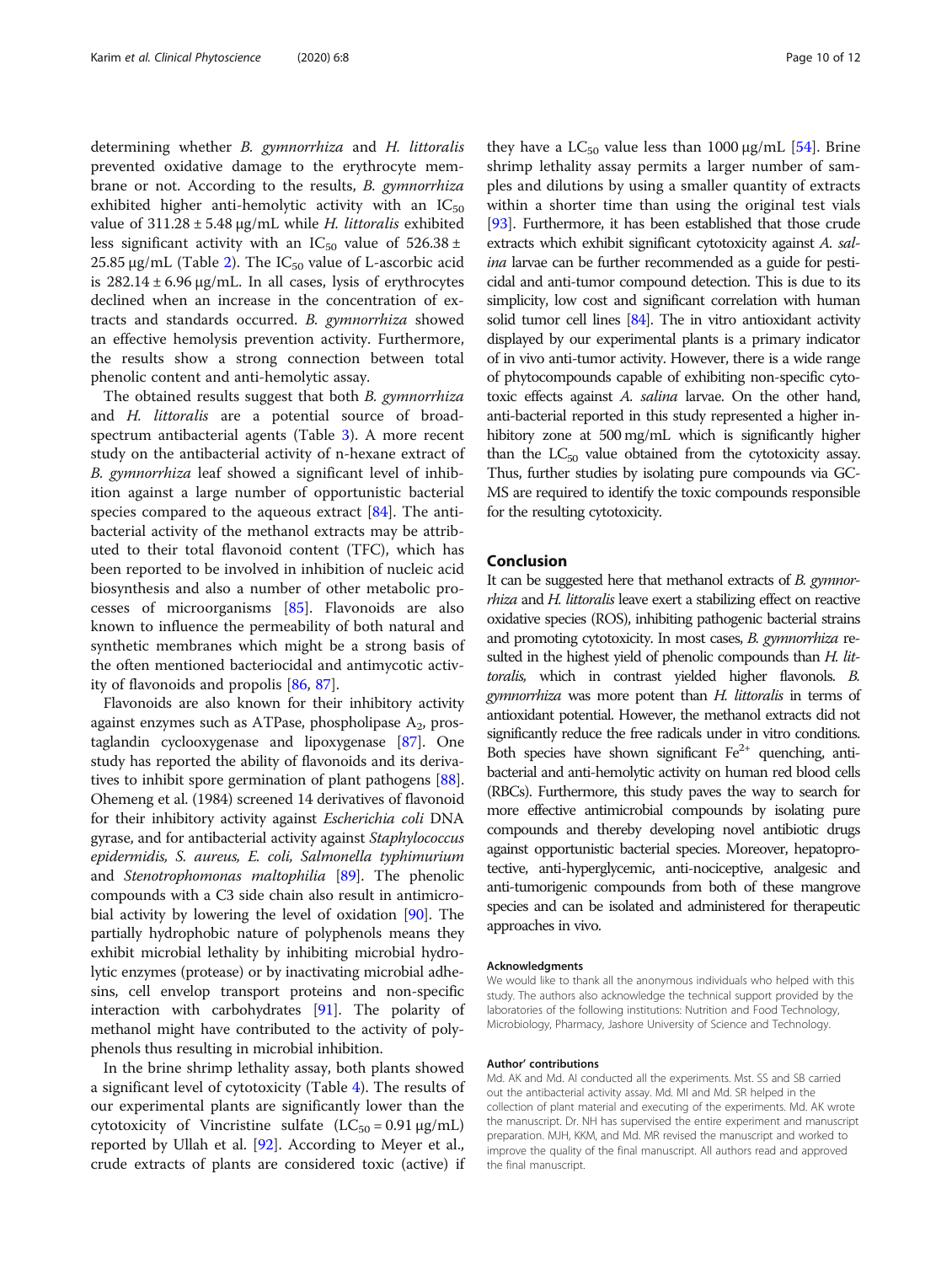#### <span id="page-10-0"></span>Funding

This experimental study has been funded by a grant provided by Jashore University of Science and Technology (Allocation No.: JUST/Reg./Gov. Project/ 1355/Research Fund/2017–1947).

#### Availability of data and materials

Not applicable.

#### Ethics approval and consent to participate

This study was approved by the Ethical Research Committee of Jashore University of Science and Technology, Jashore-7408, Bangladesh.

#### Consent for publication

Not applicable.

#### Competing interests

The authors declare no conflict of interest.

#### Author details

<sup>1</sup>Department of Genetic Engineering and Biotechnology, Faculty of Biological Science and Technology, Jashore University of Science and Technology, Jashore, Bangladesh. <sup>2</sup> Department of Genetic Engineering and Biotechnology, Shahjalal University of Science and Technology, Sylhet, Bangladesh. <sup>3</sup>Department of Pharmacy, Faculty of Biological Science and Technology, Jashore University of Science and Technology, Jashore, Bangladesh. <sup>4</sup> Department of Genetic Engineering and Biotechnology, Mawlana Bhasani Science and Technology University, Tangail, Santosh, Bangladesh.

#### Received: 4 June 2019 Accepted: 27 January 2020 Published online: 07 February 2020

#### References

- 1. Mahmud SM, Mik J. Evaluation of antibacterial activity of indigenous medicinal plants in Bangladesh against some selected pathogenic strains. Pharmacologyonline. 2019;30(1):10–9.
- 2. Bandaranayake WM. Bioactivities, bioactive compounds and chemical constituents of mangrove plants. Wetl Ecol Manag. 2002;10(6):421–52.
- 3. Ghani A. Medicinal plants of Bangladesh with chemical constituents and uses. Nimtali, Dhaka: Asiatic Society of Bangladesh; 2003. p. 42–8.
- 4. Spalding M. The global distribution and status of mangrove ecosystems. Int News Lett Coastal Manage Intercoast Netw. 1997;1:20–1.
- 5. Barros L, Ferreira MJ, Queiros B, Ferreira IC, Baptista P. Total phenols, ascorbic acid, β-carotene and lycopene in Portuguese wild edible mushrooms and their antioxidant activities. Food Chem. 2007;103(2):413–9.
- 6. Gülçin İ. Antioxidant and antiradical activities of L-carnitine. Life Sci. 2006;78(8):803–11.
- 7. Zhao X, Drlica K. Reactive oxygen species and the bacterial response to lethal stress. Curr Opin Microbiol. 2014;21:1–6.
- 8. Fang FC. Antimicrobial actions of reactive oxygen species. MBio. 2011;2(5). 9. Roginsky V, Lissi EA. Review of methods to determine chain-breaking
- antioxidant activity in food. Food Chem 2005 1;92(2):235–254. 10. Exarchou V, Nenadis N, Tsimidou M, Gerothanassis IP, Troganis A, Boskou D. Antioxidant activities and phenolic composition of extracts from Greek oregano, Greek sage, and summer savory. J Agric Food Chem. 2002;50(19):5294–9.
- 11. Witschi HP. Enhanced tumour development by butylated hydroxytoluene (BHT) in the liver, lung and gastro-intestinal tract. Food Chem Toxicol. 1986; 24(10–11):1127–30.
- 12. Aggett PJ. Food additives. Issues Toxicol. 2018.
- 13. Gülçin İ, Mshvildadze V, Gepdiremen A, Elias R. The antioxidant activity of a triterpenoid glycoside isolated from the berries of Hedera colchica: 3- O- (βd- glucopyranosyl)- hederagenin. Phytother Res. 2006;20(2):130–4.
- 14. Oktay M, Gülçin İ, Küfrevioğlu Öİ. Determination of in vitro antioxidant activity of fennel (Foeniculum vulgare) seed extracts. LWT-Food Sci Technol. 2003;36(2):263–71.
- 15. Baravalia Y, Vaghasiya Y, Chanda S. Brine shrimp cytotoxicity, antiinflammatory and analgesic properties of Woodfordia fruticosa Kurz flowers. Iran J Pharm Res. 2012;11(3):851–61.
- 16. Parra AL, Yhebra RS, Sardiñas IG, Buela LI. Comparative study of the assay of Artemia salina L. and the estimate of the medium lethal dose (LD50 value) in mice, to determine oral acute toxicity of plant extracts. Phytomedicine. 2001;8(5):395–400.
- 17. Manilal A, Sujith S, Kiran GS, Selvin J, Shakir C. Cytotoxic potentials of red alga, Laurencia brandenii collected from the Indian coast. Global J Pharmacol. 2009;3(2):90–4.
- 18. Sherman RE, Fahey TJ, Martinez P. Spatial patterns of biomass and aboveground net primary productivity in a mangrove ecosystem in the Dominican Republic. Ecosystems. 2003;6(4):384–98.
- 19. Vilarrúbia TV. Zonation pattern of an isolated mangrove community at playa Medina, Venezuela. Wetlands Ecol Manage. 2000;8(1):9–17.
- 20. M S D, Carlos J, Cerri CC, Dick WA, Lal R, Solismar Filho PV, Piccolo MC, Feigl BE. Organic matter dynamics and carbon sequestration rates for a tillage chronosequence in a Brazilian Oxisol. Soil Sci Soc Am J. 2001;65(5):1486–99.
- 21. Black CA. Soil fertility evaluation and control. U.K.: CRC Press; 2013.
- 22. Slattery WJ, Conyers MK, Aitken RL. Soil pH, aluminium, manganese and lime requirement. Soil Anal. 1999:103–28.
- 23. Joshi H, Ghose M. Forest structure and species distribution along soil salinity and pH gradient in mangrove swamps of the Sundarbans. Trop Ecol. 2003;44(2):195–204.
- 24. McDonald KO, Webber DF, Webber MK. Mangrove forest structure under varying envrionmental conditions. Bull Mar Sci. 2003;73(2):491–505.
- 25. Krauss KW, Lovelock CE, McKee KL, López-Hoffman L, Ewe SM, Sousa WP. Environmentaldrivers in mangrove establishment and early development: a review. Aquat Bot. 2008;89(2):105–27.
- 26. Elser JJ, Hamilton A. Stoichiometry and the new biology: the future is now. PLoS Biol. 2007;5(7):e181.
- 27. Zhou Y, Tang N, Huang L, Zhao Y, Tang X, Wang K. Effects of salt stress on plant growth, antioxidant capacity, glandular Trichome density, and volatile exudates of Schizonepeta tenuifolia Briq. Int J Mol Sci. 2018;19(1):252.
- 28. Allen JA, Duke NC. Bruguiera gymnorrhiza (large-leafed mangrove). Elevitch, CR Species Profiles for Pacific Island Agroforestry. Hōlualoa: Permanent Agriculture Resources (PAR); 2006.
- 29. Bamroongrugsa N. Bioactive substances from the mangrove resource. Hat Yai, Songkhla: Prince of Songkla University; 1999.
- 30. Vadlapudi V. Phytochemical and antimicrobial investigation of mangrove plant Heritiera littoralis. Int J Chem Anal Sci. 2015:1–2.
- 31. Patra JK, Thatoi HN. Metabolic diversity and bioactivity screening of mangrove plants: a review. Acta Physiol Plant. 2011;33(4):1051–61.
- 32. Lemmens RH, Wulijarni-Soetjipto N. Plant resources of South-East Asia. No. 3: Dye and tannin producing plants. Bogor, Indonesia: Prosea; 1991.
- 33. Sosef MS, Hong LT, Prawirohatmodjo S. Plant resources of South-East Asia. No. 5 (3): Timber trees: lesser-known timbers. Bogor, Indonesia: Prosea; 1998.
- 34. Nurjanah N, Jacoeb AM, Hidayat T, Shylina S. Bioactive compounds and antioxidant activity of lindur stem bark (Bruguiera gymnorrhiza). Int J Plant Sci Ecol. 2015;1(5):182–9.
- 35. Yoshio T, Kanako M, Hidako S, Toshiya M, Eiji H, Anki T, Takakazu HO. A new phenylpropanoidglycerol conjugate from Heritiera littoralis. Nat Med. 2000;54:22–5.
- 36. Miles DH, Lho DS, De la Cruz AA, Gomez ED, Weeks JA, Atwood JL. Toxicants from mangrove plant. 3. Heritol, a novel ichthyotoxin from the mangrove plant Heritiera littoralis. J Org Chem. 1987;52(13):2930–2.
- 37. Miles DH, Ly AM, Chittawong V, de la Cruz AA, Gomez ED. Toxicants from mangrove plants, VI. Heritonin, a new piscicide from the mangrove plant Heritiera littoralis. J Nat Prod. 1989;52(4):896–8.
- 38. Miles DH, Chittawong V, Lho DS, Payne AM, de la Cruz AA, Gomez ED, Weeks JA, Atwood JL. Toxicants from mangrove plants, VII. Vallapin and vallapianin, novel sesquiterpene lactones from the mangrove plant Heritiera littoralis. J Nat Prod. 1991;54(1):286–9.
- 39. Christopher R, Nyandoro SS, Chacha M, De Koning CB. A new cinnamoylglycoflavonoid, antimycobacterial and antioxidant constituents from Heritiera littoralis leaf extracts. Nat Prod Res. 2014;28(6):351–8.
- 40. Patra JK, Thatoi H. Anticancer activity and chromatography characterization of methanol extract of Heritiera fomes Buch. Ham., a mangrove plant from Bhitarkanika, India. Orient Pharm Exp Med. 2013;13(2):133–42.
- 41. Ali M, Nahar K, Sintaha M, Khaleque HN, Jahan FI, Biswas KR, Swarna A, Monalisa MN, Jahan R, Rahmatullah M. An evaluation of antihyperglycemic and antinociceptive effects of methanol extract of Heritiera fomes Buch.-ham. (Sterculiaceae) barks in Swiss albino mice. Adv Nat Appl Sci. 2011;5(2):116–21.
- 42. Rahmatullah M, Md Imrul Sadeak S, Bachar SC, Tozammal Hossain M, Jahan N, Chowdhury MH, et al. brine shrimp toxicity study of different Bangladeshi medicinal plants. Adv Nat Appl Sci. 2010;4(2):163–73.
- 43. Hossain MA, Panthi S, Asadujjaman M, Khan SA, Ferdous F, Sadhu SK. Phytochemical and pharmacological assessment of the ethanol leaves extract of Heritiera fomes Buch. Ham.(FamilySterculiaceae). J Porphyrins Phthalocyanines. 2013;2:95–101.